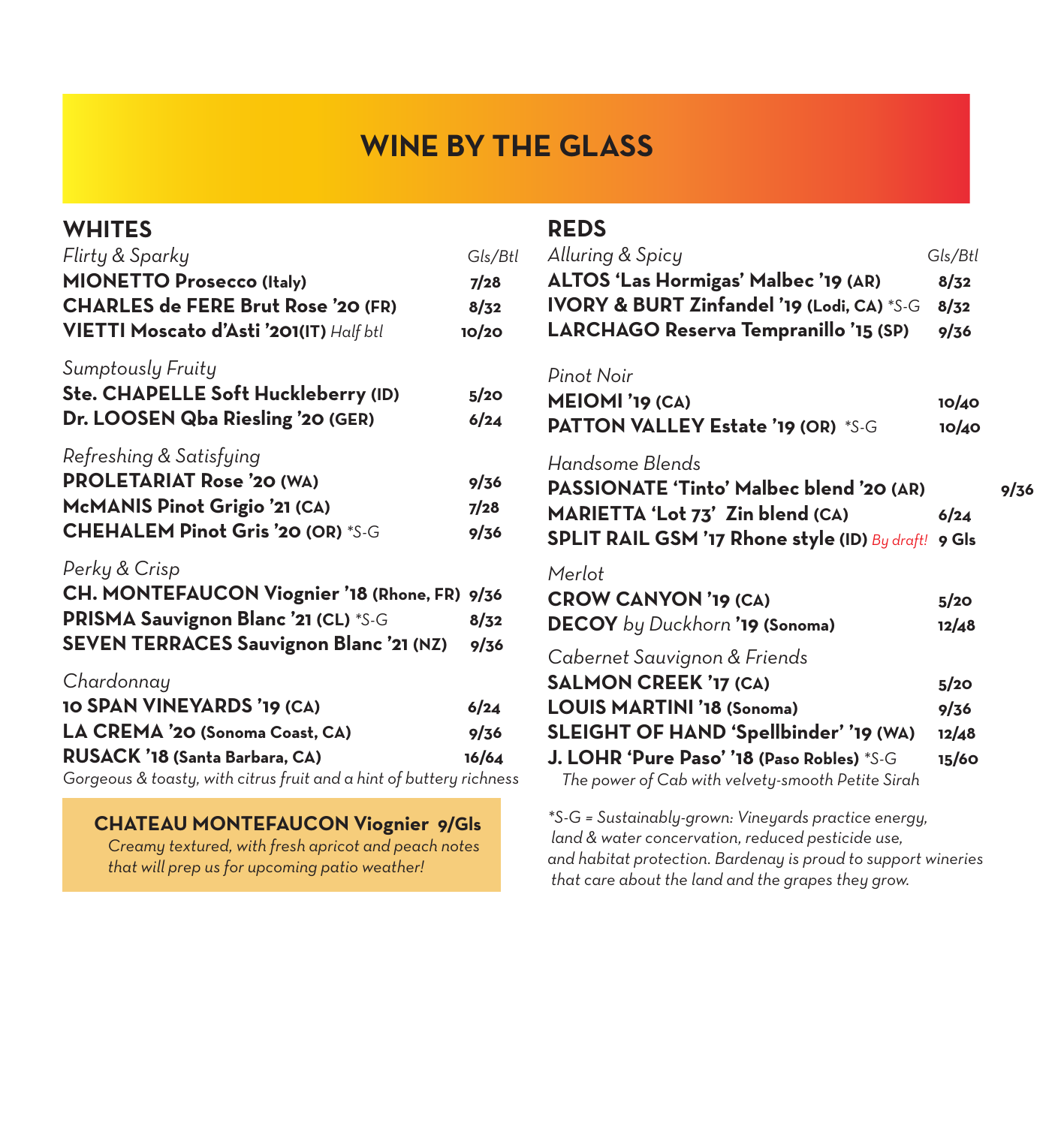# **WHITE SAUCE**

#### *RIESLING Gls/Btl*

| DR. LOOSEN Qba '20 (Mosel, GER)               | 6/24 |
|-----------------------------------------------|------|
| W18 COILED Dry Riesling '18 (Snake River, ID) | 30   |
| W35 HERMANN WEIMER Semi-dry '13 (NY)          | 28   |
| W46 KOENIG '17 (Snake River Valley, ID)       | 28   |
| W75 SELBACH-OSTER Spatlese '16 (Mosel, GER)   | 42   |

#### *OTHER TASTY WHITES & ROSES*

| <b>CHEHALEM Pinot Gris '20 (Willamette Valley, OR)</b> | 9/36 |
|--------------------------------------------------------|------|
| Ch. MONTEFAUCON Viognier '18 (Rhone, FR)               | 9/36 |
| PROLETARIAT Rose '20 (Columbia Valley, WA)             | 9/36 |
| McMANIS Pinot Grigio '20 (CA)                          | 7/28 |
| W60 CONUNDRUM Chardonnay blend '16 (CA)                | 40   |
| W70 ISENHOWER 'i' Rose of Cab Franc '18 (WA)           | 28   |
| W77 LOCUS Semillon '17 (WA)                            | 27   |

#### *SAUVIGNON BLANC*

| SEVEN TERRACES '21 (Marlborough, NZ)                   | 9/36            |
|--------------------------------------------------------|-----------------|
| PRISMA '21 (Casablanca Valley, CL)                     | 8/32            |
| W33 CAKEBREAD CELLARS '20 (Napa, CA)                   | ⊿8              |
| W7 KIM CRAWFORD '20 (Marlborough, NZ)                  | 25 <sub>1</sub> |
| W25 VOSS VINEYARDS '19 (Napa) Single vineyard, *S-G 28 |                 |

### *Half Bottle 'STICKIES'*

**W4 Ch. PETIT VEDRINES Sauternes '13 (Bordeaux) 26**  *Bordeaux; Honeyed peaches and a hintof mandarin orange* **VIETTI Moscato d'Asti '21 (Piedmont, Italy) 10/20**

|                | SPARKLING & CHAMPAGNE                      | Gls/Btl |      |
|----------------|--------------------------------------------|---------|------|
|                | <b>MIONETTO Prosecco (Italy)</b>           |         | 7/28 |
|                | <b>CHARLES de FERE Brut Rose (FR)</b>      |         | 8/32 |
|                | W <sub>5</sub> VEUVE CLICQUOT Brut (FR)    |         | 90   |
| W <sub>2</sub> | <b>DOM PERIGNON Cuvee '09 (FR)</b>         |         | 225  |
|                | W3 CLETO CHIARLI Centenario Lambrusco (IT) |         | 30   |
|                | W61 DOMAINE CHANDON Brut (CA)              |         | 30   |
|                | W80 GRUET Rose NV (New Mexico)             |         | 33   |

#### *CHARDONNAY - DOMESTICS*

|                       | LA CREMA '20 (Sonoma Coast, CA)                        | 9/36  |
|-----------------------|--------------------------------------------------------|-------|
|                       | RUSACK '18 (Santa Barbara, CA)                         | 16/64 |
|                       | W42 ADELSHEIM '17 (Willamette Valley, OR)              | 30    |
|                       | W52 BETHEL HEIGHTS Estate '14 (Eola-Amity, OR)         | 48    |
|                       | W27 CINDER '17 (Snake River Valley, ID)                | 36    |
|                       | W38 COLUMBIA CREST Estate '19 (WA)                     | 16    |
|                       | W57 DUSTED VALLEY '16 Olsen Vineyard (WA)              | 42    |
|                       | W45 J. LOHR 'Riverstone' '18 (Arroyo Seco, CA)         | 23    |
|                       | W47 LANDMARK 'Overlook' '18 (Sonoma)                   | 38    |
|                       | W41 RAMEY '16 (Russian River Valley) A master of Chard | 56    |
|                       | W12 ROMBAUER '20 (Carneros)                            | 68    |
|                       | W48 SHAFER Red Shoulder Ranch '16/18 (Carneros) 80     |       |
| <b>W<sub>51</sub></b> | <b>SONOMA CUTRER Estate '18 (Russian River)</b>        | 32    |
|                       | CHARDONNAY - IMPORTS                                   |       |
| <b>W</b> 9            | <b>LOUIS JADOT Pouilly Fuisse '18 (Burgundy)</b>       | 42    |
|                       | W36 LATOUR 'Grand Rouche' 1er Cru '19 (Burg)           | 40    |

**Reserve menu wines have limited inventory and vintages may change from those listed***.*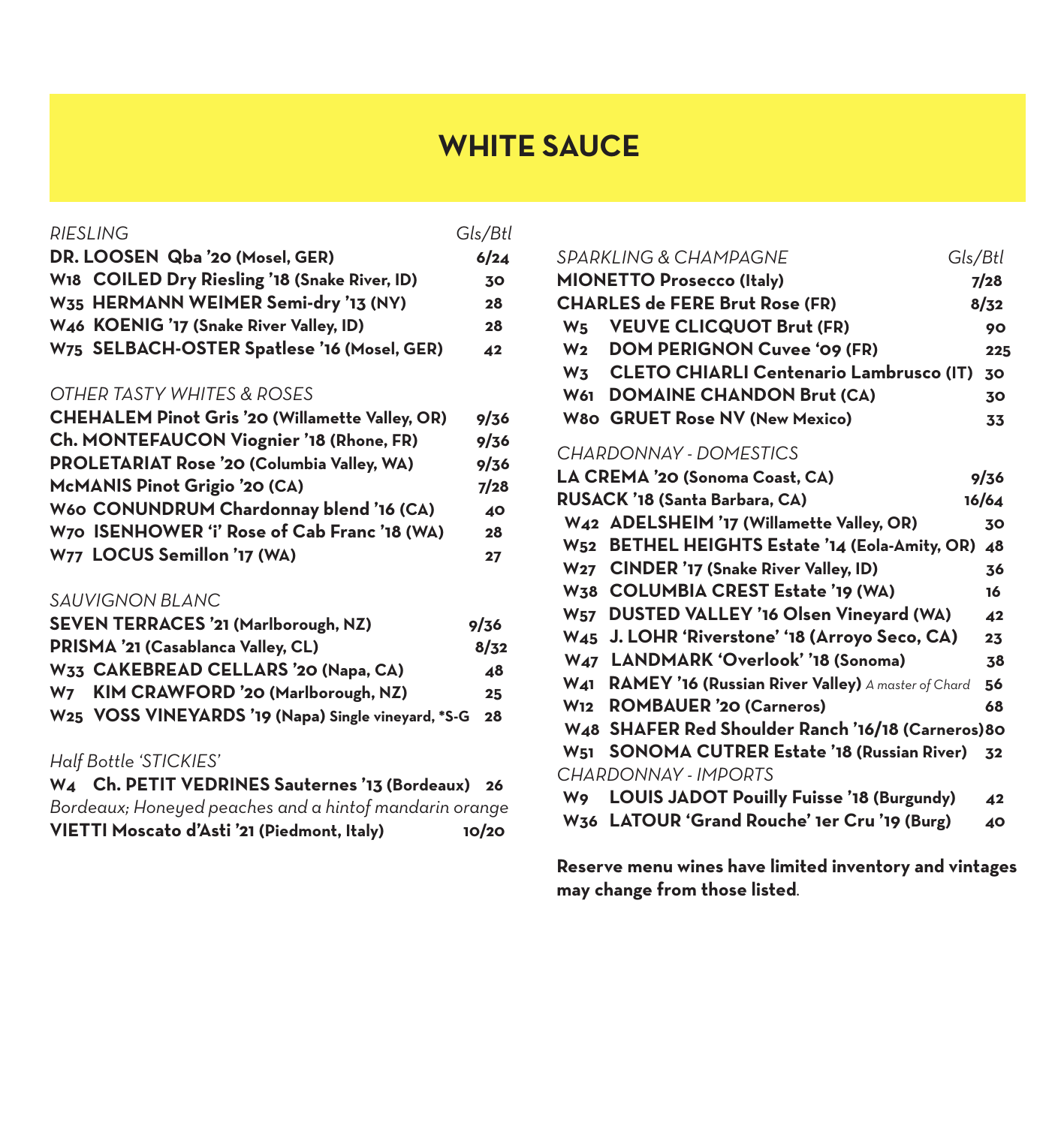# **PINOT NOIR**

# **IDAHO & ZINFANDEL**

|                 | PINOT NOIR                                       | Gls/Btl         |
|-----------------|--------------------------------------------------|-----------------|
|                 |                                                  |                 |
|                 | PATTON VALLEY '19 (Willamette Valley, OR)        | 10/40           |
|                 | <b>MEIOMI</b> '19 (CA)                           | 10/40           |
| C <sub>12</sub> | ADELSHEIM '16/19 (OR) Sustainably grown          | $\overline{42}$ |
| <b>B27</b>      | <b>ARCHERY SUMMIT Premier Cuvee '15 (OR)</b>     | 74              |
| A37             | CRISTOM 'Mt. Jefferson' '14/18 (OR)              | 44              |
| A39             | <b>DOMAINE DROUHIN '18 (Dundee Hills, OR)</b>    | 64              |
| A41             | <b>DOMAINE SERENE Yamhill Cuvee '14 (OR)</b>     | 80              |
| C <sub>21</sub> | ELEVEE '17 (Dundee Hills, OR)                    | 72              |
| <b>B88</b>      | <b>ELK COVE Mount Richmond '16 (OR)</b>          | 70              |
| <b>B61</b>      | MINIMUS 'Dictionary Series 943' '15 (OR)         | 45              |
| A86             | DOMAINE CARNEROS '14/15 (CA)                     | 48              |
| <b>A51</b>      | FOLEY 'Rancho Santa Rosa' '14 (Santa Rita Hills) | 50              |
| <b>B26</b>      | <b>MARIMAR TORRES 'La Masia' '10 (RRV, CA)</b>   | 63              |
| L٦              | LA CREMA '16/17 (Sonoma Coast, CA)               | 42              |
| <b>B43</b>      | NICHOLAS POTEL '18 (Burgundy, FR)                | 25              |
| A73             | CAVE de BISSEY 'Le Clos de Augustin' '15 (FR)    | 40              |
| <b>R34</b>      | MARISCO 'The Ned' '17 (Marlborough, NZ)          | 28              |
|                 |                                                  |                 |

**Reserve selections are of limited quantity and all vintages are subject to change.**

|                 | <b>IDAHO WINERIES</b>                                | Gls/Btl |
|-----------------|------------------------------------------------------|---------|
|                 | <b>SPLIT RAIL Rhone-style Red '18 (ID)</b> By draft! | 9/gls   |
| W <sub>27</sub> | CINDER Chardonnay '17 (Snake River Valley, ID) 36    |         |
| A53             | <b>CLEARWATER CANYON Malbec '16/18 (ID)</b>          | 45      |
| <b>W18</b>      | <b>COILED Dry Riesling '18 (ID)</b>                  | 30      |
| <b>R21</b>      | <b>COLTER'S CREEK Tempranillo '18 (ID)</b>           | 32      |
| <b>W46</b>      | <b>KOENIG Riesling '16 (ID)</b>                      | 28      |
| $L_{57}$        | KOENIG 'Three Vineyards' Syrah '16 (ID)              | 38      |
| L50             | SAWTOOTH 'Trout Trilogy' Petite Sirah '14            | 30      |
| C <sub>20</sub> | SAWTOOTH 'Trout Series' Syrah '17                    | 32      |
| <b>R33</b>      | <b>SPLIT RAIL 'Laser Fox' Cinsault '15</b>           | 35      |
| <b>R37</b>      | TELAYA Cabernet Sauvignon '18                        | 45      |
| L44             | <b>WILLIAMSON 'Harvest Moon Red' '19</b>             | 45      |
|                 | ZINFANDEL                                            | Gls/Btl |
|                 | IVORY & BURT '19 (Lodi, CA)                          | 8/32    |
| <b>R4</b>       | <b>CLINE 'Ancient Vines' '19 (Sonoma, CA)</b>        | 25      |
| <b>R28</b>      | QUIVERA '17 (Dry Creek, CA) Organic/Biodynamic       | 30      |
| <b>R19</b>      | RIDGE Lytton Springs '17 (Dry Creek Valley, CA)      | 62      |
| <b>R35</b>      | ROMBAUER '19 (CA)                                    | 50      |
| <b>R18</b>      | CAROL SHELTON 'Wild Thing' '16 (Mendocino) 28        |         |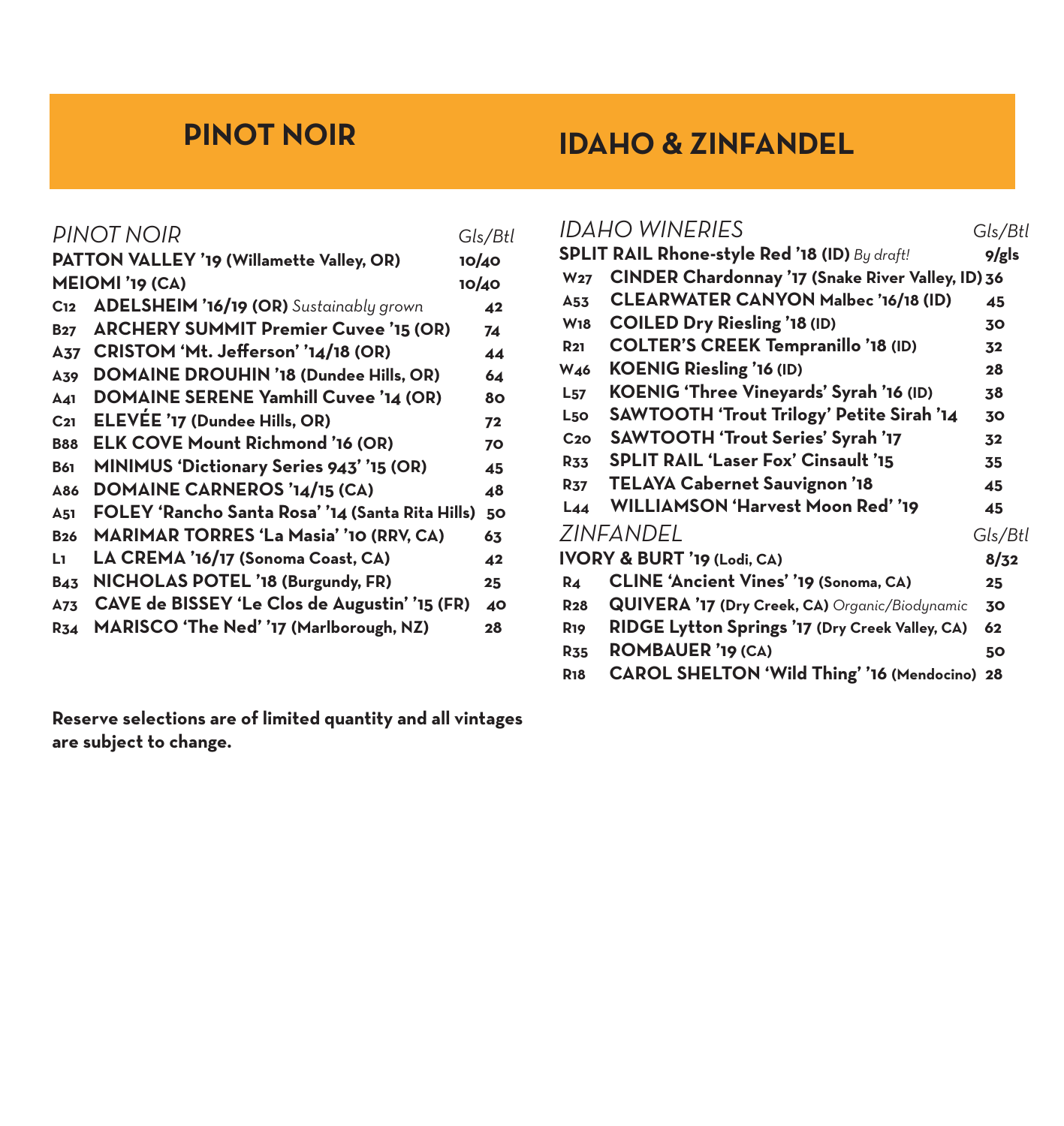# **CABERNET SAUVIGNON & CABERNET BASED BLENDS**

|  | Gls/Bti |
|--|---------|

|  | e. |
|--|----|
|  |    |

|                        | LOUIS MARTINI '18 (Sonoma)                          | 9/36       |
|------------------------|-----------------------------------------------------|------------|
|                        | J. LOHR 'Pure Paso' '18 Cab + Petite Sirah (CA)     | 15/60      |
| <b>B</b> <sub>59</sub> | ARAUJO 'Altagracia' '09 (Napa) Biodynamic           | 140        |
| <b>B93</b>             | BERINGER 'Knights Valley' '15/16/17 (Sonoma)        | 48         |
| <b>B7</b>              | <b>CHAPPELLET 'Signature' '10 (Napa Valley)</b>     | 80         |
| <b>B74</b>             | <b>CHIMNEY ROCK Stags Leap '18 (Napa Valley)</b>    | <b>150</b> |
| C <sub>26</sub>        | <b>ELIZABETH SPENCER '13 (Napa Valley)</b>          | 63         |
| <b>B71</b>             | <b>FRANK FAMILY '16 (Napa Valley)</b>               | 82         |
| C <sub>23</sub>        | <b>FRANCISCAN Oakville Estate '17 (Napa Valley)</b> | 40         |
| <b>B</b> <sub>15</sub> | <b>JOSEPH PHELPS '15 (Napa Valley)</b>              | 100        |
| <b>B69</b>             | PINE RIDGE '18 (Napa Valley)                        | 94         |
| C <sub>19</sub>        | PREVAIL 'Back Forty' '03 (Rutherford, Napa)         | 100        |
| L <sub>42</sub>        | <b>PROVENANCE '17 (Napa Valley)</b>                 | 56         |
| C <sub>11</sub>        | RAMEY Claret '14 (Napa Valley)                      | 52         |
| C <sub>25</sub>        | RODNEY STRONG '16/18 (Alexander Valley, CA)         | 32         |
| A28                    | SHAFER 'One Point Five' '18 (Napa Valley)           | 133        |
| C <sub>28</sub>        | STUHLMULLER '12 (Alexander Valley)                  | 50         |
| <b>R42</b>             | SILVERADO '14/16 (Napa Valley)                      | 63         |

|                                                         | <b>CALIFORNIA</b>                                                                                                                                                          | Gls/Btl                    | <b>WASHINGTON &amp; AUSTRALIA</b><br>Gls/Btl                                                                                                                                                        |                                      |
|---------------------------------------------------------|----------------------------------------------------------------------------------------------------------------------------------------------------------------------------|----------------------------|-----------------------------------------------------------------------------------------------------------------------------------------------------------------------------------------------------|--------------------------------------|
| <b>B</b> <sub>59</sub><br><b>B93</b>                    | LOUIS MARTINI '18 (Sonoma)<br>J. LOHR 'Pure Paso' '18 Cab + Petite Sirah (CA)<br>ARAUJO 'Altagracia' '09 (Napa) Biodynamic<br>BERINGER 'Knights Valley' '15/16/17 (Sonoma) | 9/36<br>15/60<br>140<br>48 | SLEIGHT OF HAND 'Spellbinder' Red '19 (WA)<br>AMAVI by Pepper Bridge '16/17 (WA)<br>A89<br>COLUMBIA CREST 'Grand Estate' '16 (WA)<br>$L_{32}$<br><b>DUNHAM CELLARS '17 (Walla Walla, WA)</b><br>L33 | 12/48<br>$\overline{42}$<br>21<br>72 |
| <b>B7</b><br><b>B74</b><br>C <sub>26</sub>              | <b>CHAPPELLET 'Signature' '10 (Napa Valley)</b><br><b>CHIMNEY ROCK Stags Leap '18 (Napa Valley)</b><br><b>ELIZABETH SPENCER '13 (Napa Valley)</b>                          | 80<br>150<br>63            | KIONA VINEYARDS '13 (Red Mountain, WA)<br>L <sub>7</sub><br>L'ECOLE No. 41 '14/16 (Columbia Valley, OR)<br><b>R36</b><br>PEPPER BRIDGE '15/16 (OR)<br>B <sub>80</sub>                               | 39<br>43<br>84                       |
| <b>B71</b><br>C <sub>23</sub><br><b>B</b> <sub>15</sub> | <b>FRANK FAMILY '16 (Napa Valley)</b><br><b>FRANCISCAN Oakville Estate '17 (Napa Valley)</b><br><b>JOSEPH PHELPS '15 (Napa Valley)</b>                                     | 82<br>40<br>100            | TELAYA '17 (Red Mountain, WA)<br><b>R37</b><br>THURSTON WOLFE 'The Teacher' '17 (WA)<br><b>B8</b><br>TRUST CELLARS '12/14 (Columbia Valley, WA)<br>C8                                               | 45<br>35<br>52                       |
| <b>B69</b><br>C <sub>19</sub><br>$L_{42}$               | PINE RIDGE '18 (Napa Valley)<br>PREVAIL 'Back Forty' '03 (Rutherford, Napa)<br><b>PROVENANCE '17 (Napa Valley)</b>                                                         | 94<br>100<br>56            | <b>WALLA WALLA VINTNERS '16 (WA)</b><br><b>R43</b><br><b>WHITMAN CELLARS '05 (Walla Walla)</b> Last btl<br>C <sub>17</sub><br>ZERBA CELLARS '12/14 (Columbia Valley, WA)<br><b>B75</b>              | 64<br>45<br>49                       |
| C <sub>11</sub><br>C <sub>25</sub>                      | RAMEY Claret '14 (Napa Valley)<br>RODNEY STRONG '16/18 (Alexander Valley, CA)<br>A <sub>28</sub> SHAFER 'One Point Five' '18 (Napa Valley)                                 | 52<br>32<br>133.           | JIM BARRY 'Cover Drive' '16 (Clare Valley, AU)<br>$C_{44}$<br>ELDERTON 'Ode to Lorraine '14 (Barossa, AU)<br><b>B91</b>                                                                             | 28<br>50                             |

 **All reserve selections are of limited quantity and all vintages are subject to change.**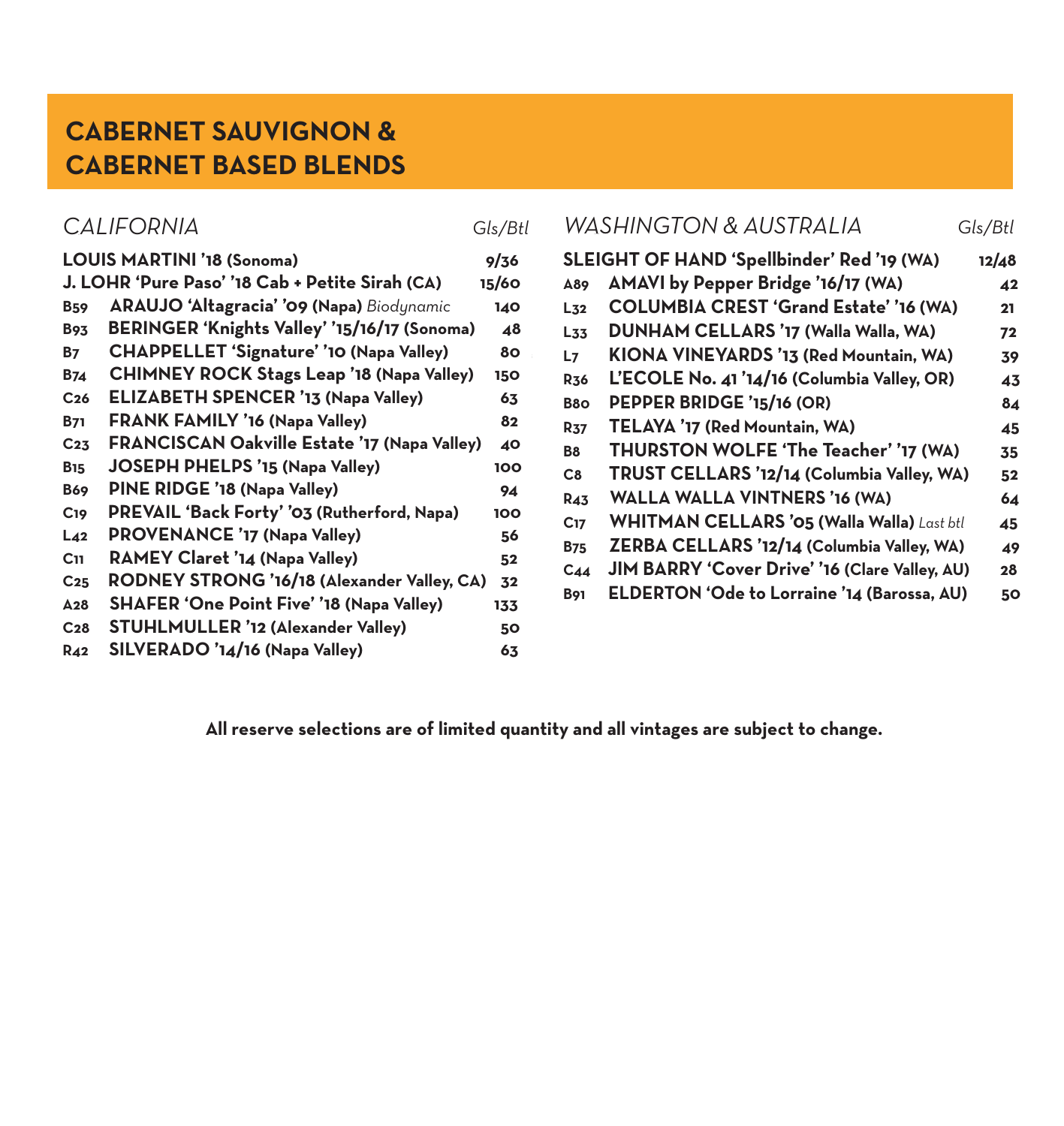# **RED BLENDS & MERLOT SYRAH & MALBEC**

|                                                               | PASSIONATE 'del Mono Tinto' Malbec Blend '20 (AR) 9/36 |    |
|---------------------------------------------------------------|--------------------------------------------------------|----|
| R <sub>6</sub>                                                | BRASSFIELD 'Eruption Red' '17 (High Valley, CA) 32     |    |
| <b>R20</b>                                                    | CLINE 'Cashmere' '17 (Sonoma) Rhone style              | 24 |
| L <sub>12</sub>                                               | FERRARI-CARANO 'Siena' '17 (Sonoma) Italian red 37     |    |
| <b>B</b> <sub>11</sub>                                        | DUNHAM 'Trutina' '18 (WA) Claret + Syrah               | 47 |
| C <sub>2</sub>                                                | HEDGES FAMILY CMS '16 (WA) Claret + Syrah              | 20 |
| A <sub>12</sub>                                               | LINEN by Bergevin Lane '16 (WA) Claret                 | 32 |
| <b>B41</b>                                                    | TAMARACK 'Firehouse' '17 (WA) Claret + Syrah           | 30 |
| <b>B77</b>                                                    | LOCATIONS 'E2' by Orin Swift NV (SP) Grenache red 32   |    |
| <b>B</b> 91                                                   | ELDERTON 'Ode to Lorraine' '14 (AU) Claret             | 50 |
| We use the general terms "Rhone" to mean a blend of Grenache, |                                                        |    |
| Syrah, Mourvedre and/or Cinsault and "Claret" to mean a blend |                                                        |    |
| of Cabernet, Merlot, Malbec, Cab Franc and their ilk.         |                                                        |    |

#### *MERLOT*

|                | DECOY by Duckhorn '19 (Napa Valley)        | 12/48 |
|----------------|--------------------------------------------|-------|
| A94            | ABEJA '12/14 (Columbia Valley, WA)         | 65    |
| <b>B4</b>      | CROSSFORK CREEK '15 (Col. Valley, WA)      | 34    |
| <b>B25</b>     | L'ECOLE No. 41 '15 (Col. Valley, WA)       | 40    |
| A74            | NEWSPRINT '16 (Col. Valley, WA)            | 34    |
| <b>B14</b>     | PEPPER BRIDGE '16 (Walla Walla Valley, CA) | 72    |
| C <sub>3</sub> | WALLA WALLA VINTNERS '15/17 (Walla Walla)  | 40    |
| B <sub>9</sub> | PROVENANCE '16 (Carneros/Napa Valley, CA)  | 39    |
| <b>R32</b>     | <b>ROMBAUER '17 (Carneros, CA)</b>         | 63    |
|                |                                            |       |

### *RED BLENDS Gls/Btl SYRAH/SHIRAZ Gls/Btl*

| A <sub>5</sub>   | <b>AMAVI by Pepper Bridge Winery '18 (Walla2)</b> | 50  |
|------------------|---------------------------------------------------|-----|
| L <sub>2</sub>   | DUNHAM CELLARS '13/18 (Columbia Valley, WA)       | 67  |
| <b>B95</b>       | GORDON Estate '14 (Columbia Valley, WA)           | 32  |
| $L_{57}$         | <b>KOENIG '16 (Snake River Valley, ID)</b>        | 38  |
| C <sub>2</sub> O | SAWTOOTH 'Trout Series' '17 (Snake River, ID)     | 32  |
| <b>B94</b>       | RAMEY '14/16 (Central Coast, CA)                  | 58  |
| L <sub>36</sub>  | JIM BARRY 'Lodge Hill' '16 (Clare Valley, AU)     | 28  |
| <b>B29</b>       | LEASINGHAM 'Classic Clare' '99 (Clare Valley)     | 70  |
| A66              | NUGAN 'Second Pass' '14 (S. Australia)            | 30  |
| C <sub>50</sub>  | PENFOLDS 'Grange Hermitage' '99 (S. AU)           | 375 |
|                  |                                                   |     |

## *MALBEC*

| ALTOS 'Las Hormigas' '19 (Mendoza, AR)      | 7/28 |
|---------------------------------------------|------|
| A53 CLEARWATER CANYON '18 (Lewis-Clark, ID) | 45   |
| L34 DONA PAULA '19 (Mendoza, AR)            | 24   |

**Reserve bottles are of limited quanity and all vintages are subject to change.**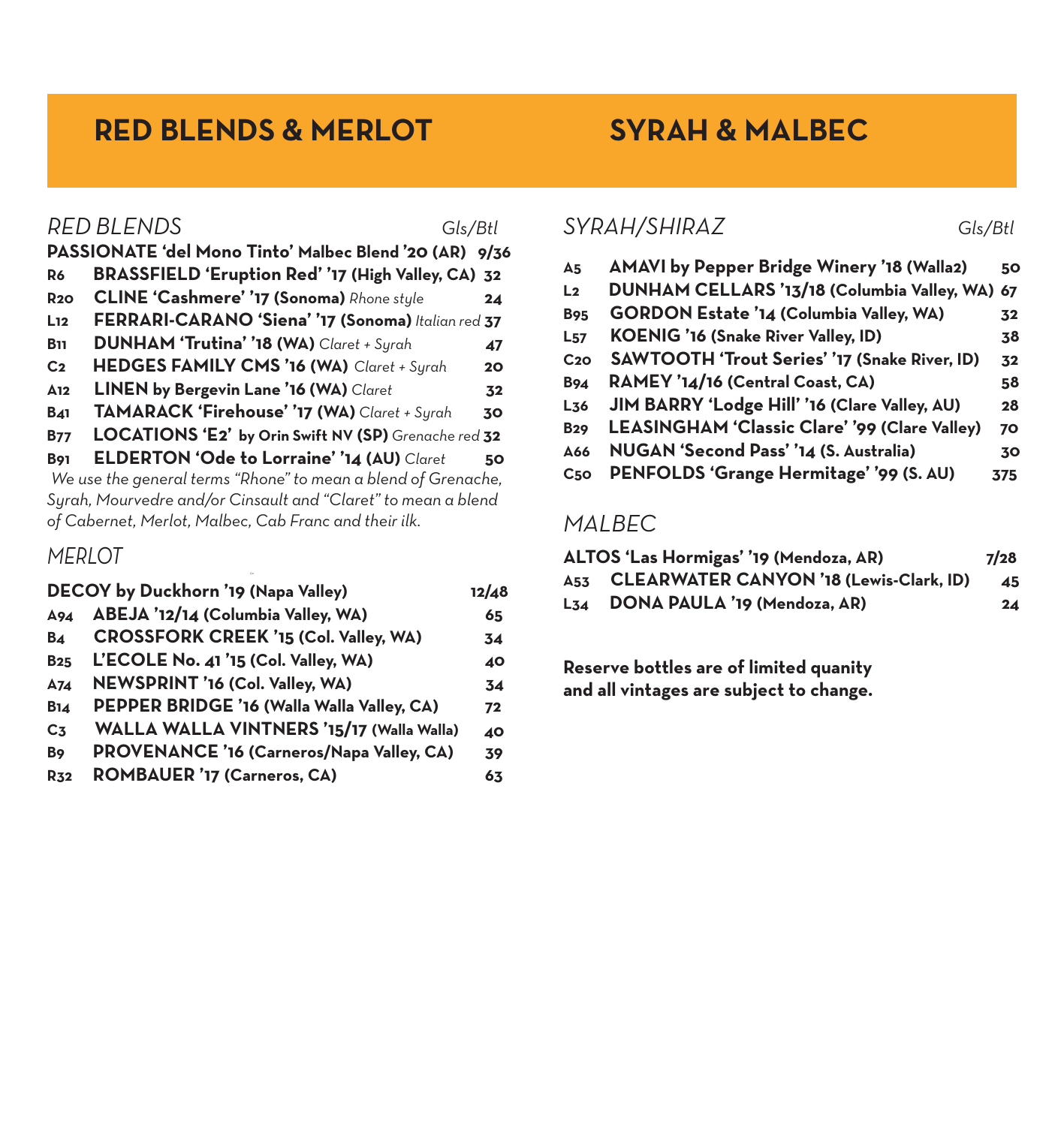# **OTHER RED VARIETALS ITALIAN REDS**

## *CABERNET FRANC*

| L4              | NEWSPRINT by Guardian Cellars '17 (WA)             | 32              |
|-----------------|----------------------------------------------------|-----------------|
| L28             | WALLA WALLA VINTNERS '16/17 (WA)                   | 40              |
|                 | <b>GRENACHE</b>                                    |                 |
| $\Delta 62$     | SANS LIEGE 'En Gedi' '12 (Santa Barbara, CA)       | 56              |
| A91             | A TRIBUTE TO GRACE '14 (Santa Barbara)             | 45              |
|                 | PETITE SIRAH                                       |                 |
| <b>B58</b>      | <b>BOGLE VINEYARDS '16 (CA)</b>                    | 22              |
| L <sub>56</sub> | CLINE Lucchesi Vineyard '16 (Contra Coasta, CA)42  |                 |
|                 | <b>AMERICAN SANGIOVESE</b>                         |                 |
| A35             | NINE HATS '16 (Columbia Valley, WA)                | 40              |
| L <sub>16</sub> | <b>COVINGTON CELLARS '14 (WA)</b>                  | 35              |
| C <sub>24</sub> | <b>WALLA WALLA VINTNERS '15 (WA)</b>               | $\overline{42}$ |
|                 | <b>AMERICAN TEMPRANILLO</b>                        |                 |
| $R_{21}$        | <b>COLTER'S CREEK '18 (Lewis-Clark Valley, ID)</b> | 32              |
| C <sub>24</sub> | <b>IDILICO '14 (Snipes Mountain, WA)</b>           | 30              |
|                 | MOURVEDRE & CINSAULT                               |                 |
| <b>B32</b>      | <b>CLINE 'Ancient Vines' '18 Mourvedre (CA)</b>    | 22              |

- **A30 GRAMERCY 'L'Idiot' '15 Mourvedre (WA) 65**
- **R33 SPLIT RAIL 'Laser Fox' '15 Cinsault (ID)****35**

## *ITALIAN REDS*

#### *Tuscany*

| A1              | <b>BADIA a COLTIBUONO Chianti Classico '15</b> | 27  |
|-----------------|------------------------------------------------|-----|
| B <sub>10</sub> | CAPARZO Brunello di Montalcino '14/15          | 62  |
| B24             | <b>CASANOVA Rosso di Montalcino '14</b>        | 36  |
| C <sub>39</sub> | <b>GAJA CA'MARCANDA 'Promis' '18</b>           | 76  |
| $L_{46}$        | POLIZIANO Vino Nobile Montepulciano '15/16     | 42  |
| L <sub>5</sub>  | SELVAPIANA Chianti Rufina '14 Organic          | 33  |
|                 | Piedmont & Beyond                              |     |
| C <sub>14</sub> | BENI di BATASIOLO 'Cru Cerequio' Barolo '01    | 102 |

- **A67 GAJA 'Sori Tildin' Barbaresco '98 450 C4 PALLADINO 'Vigna Broglio' Barolo '98****120**
- **C41 PLANETA 'Sta Cecilia' Nero d'Avola' '07 (Sicily) 53**
- **R1 ZACCAGNINI Montepulciano d'Abruzzo '19****28**
- **A79 ZENATO 'Alanera' Rosso '16 (Veneto)****36**

**Reserve bottles are of limited quantity and vintages are subject to change.**